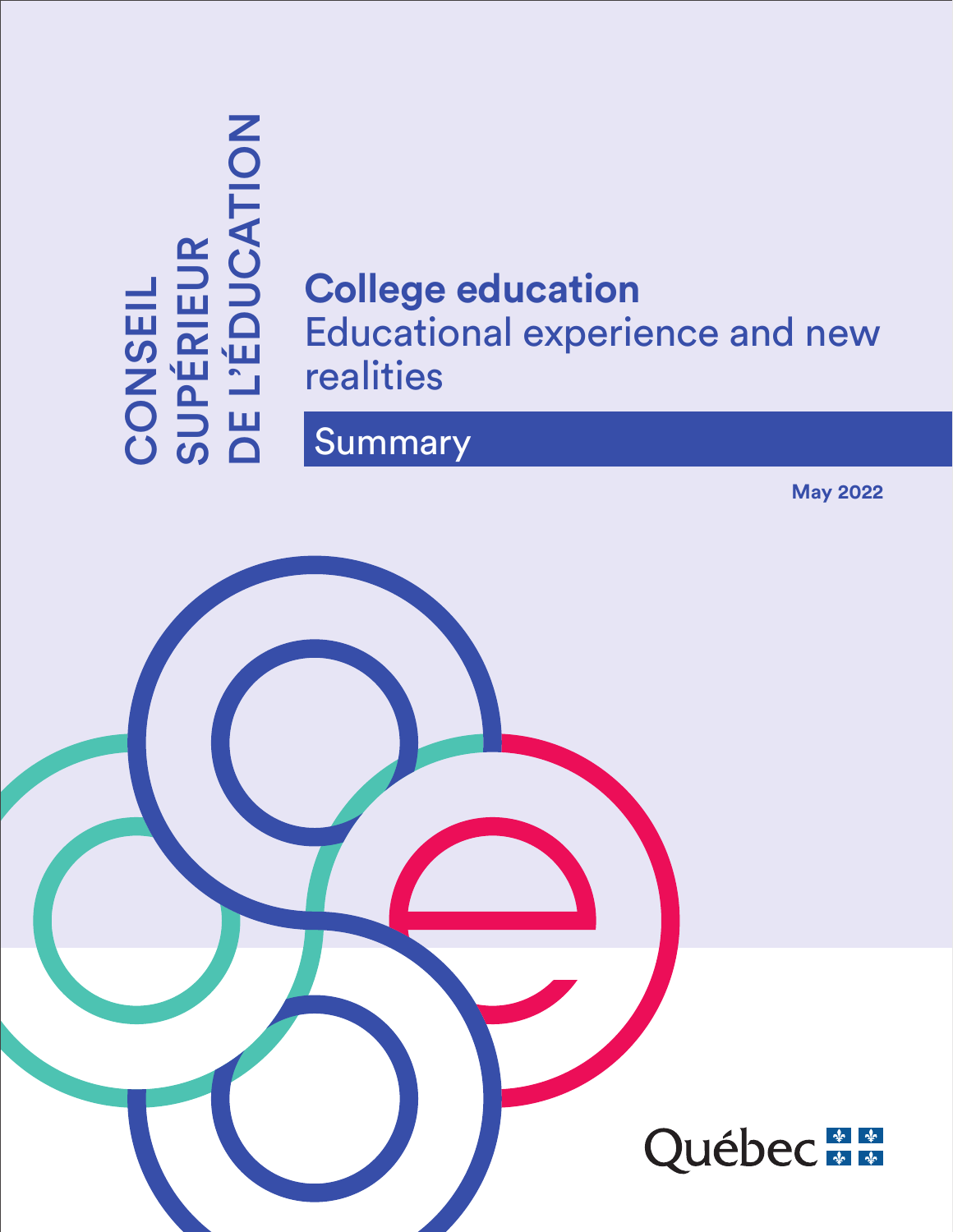*What learning is required today to develop as an individual and to participate in today's and tomorrow's society?* 

*How can the education system optimize the development of these essential skills?* 

*What is the potential for evolution in the organization of education in order to optimize its relevance with respect to current realities and to meet the needs of learners?*

In the Conseil supérieur de l'éducation's brief entitled *College education. Educational experience and new realities*, the Conseil puts forward possible answers to these questions, which have been driving recent reflections on the future of higher education, and of education in general (OCDE, 2018, 2019a; UNESCO, 2015, 2020). While recognizing the systemic nature of this issue, the Conseil proposes to lay the groundwork for a forward-looking vision of college education in order to inspire change.

The Conseil focuses on the training of students enrolled in regular education leading to a DCS (DEC); it also pays attention to the elements of training that are outside the field of specialization. Its reflection has been enriched by student perspectives gathered through the consultation process.

#### **Factors of change to consider**

Changes in the profile and pathway of the college student population, as well as societal trends in Canada and around the world, are putting pressure on education and training programs and prompting action.

#### Student profile and paths

The increasing diversity of the student population poses challenges to understanding, in a fair and informed way, the factors that influence student pathways and overall success. It is becoming increasingly difficult to draw conclusions about the characteristics and pathways common to the entire student population. The Conseil calls for a reconsideration of the idea that there is a "typical student" and a standard pathway to success. An upward trend in the average age, an increase in the proportion of adults aged 25 and over, and an upswing in the proportion of students who are not Canadian citizens all illustrate the changing characteristics of the student population as well as the growing cultural diversity within colleges. This diversification is also reflected in a variety of student expectations, needs, and educational goals.

In terms of educational pathways, the phenomenon of students studying beyond their expected length of study is recognized in the college community, as is the stagnation of the graduation rate at approximately 63% two years after the expected lenght of study. The Conseil notes that hasty conclusions are often drawn about student success in college, and therefore about the effectiveness of the college system. It believes that making decisions about success based primarily on standard indicators is a simplistic view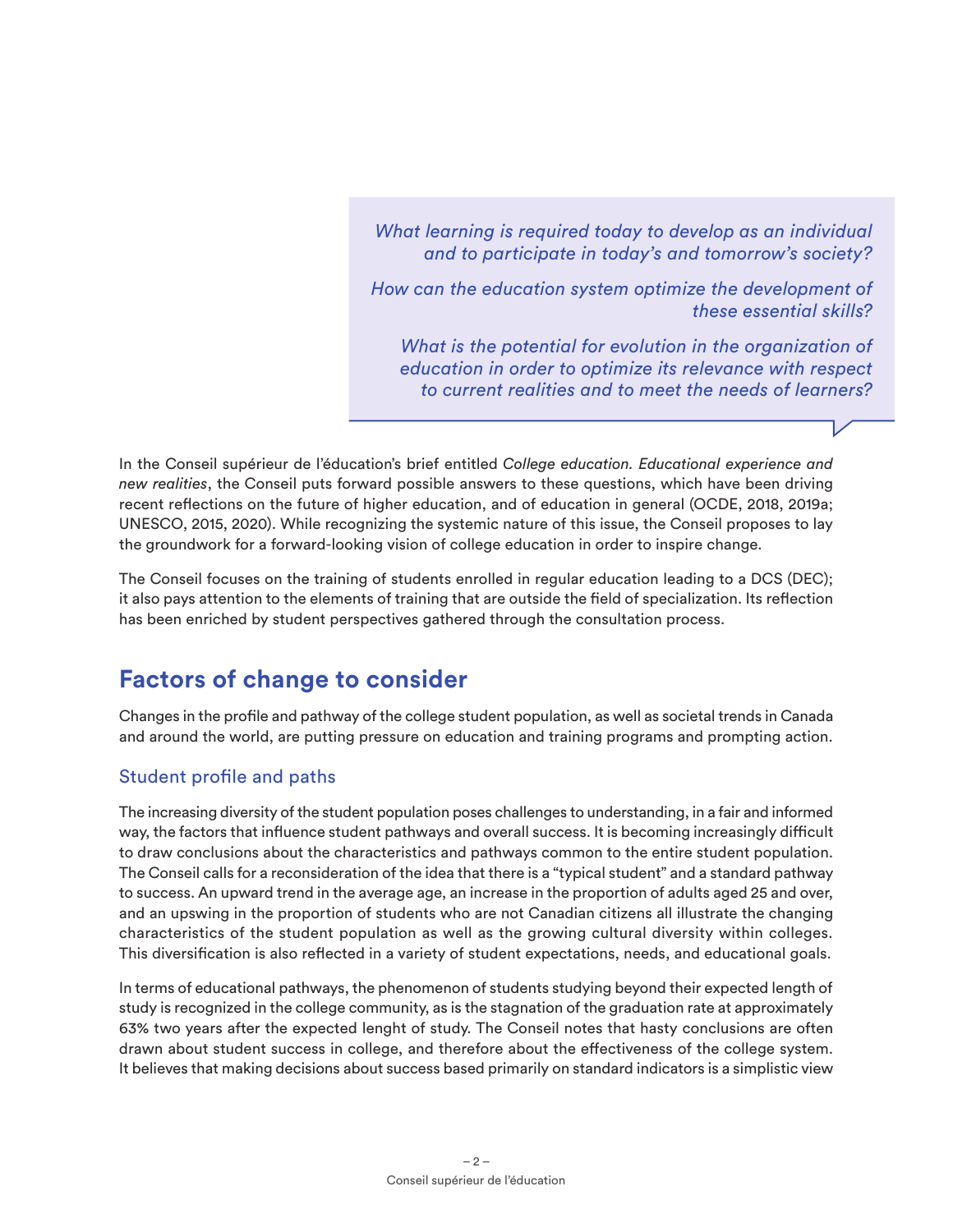of reality and promotes the idea of a standard pathway as the norm. This is why the Conseil reaffirms its positions on the need for an inclusive vision of success from a student success perspective that goes beyond the boundaries of schooling and that also truly takes into account the non-immutable nature of scholastic normality (CSE, 1995). While recognizing that collective efforts are still needed to promote student success, **the Conseil calls for nuance in the discourse that accompanies the analysis of college pathways and for a repositioning of representations of college success** to reflect the diverse reality of current student pathways more accurately. The Conseil believes that greater value and consideration must be given to the array of pathways that ultimately lead to success and reiterates the importance of the guidance function of colleges in supporting students' career choices.

#### Societal trends affecting education

Among the major movements taking shape in today's society, the Conseil has identified some that, in its view, call for reflection on the role of education today and in the future, including the meteoric rise of digital technologies; climate change; globalization under stress; the reshaping of citizen and democratic participation; the transformation of the world of work; the rise of risk, uncertainty, and threats; demographic changes; and the evolution of cultural reference points. The Conseil calls for an acknowledgment of the resonance of these trends in the context of Québec college education. It notes that these transformations influence the content or nature of programs of study and the competencies to be mastered by graduates, and that some of them also affect the way the education system carries out its functions or provides its training. The education system must adjust to these changes, but also influences them through the training it offers to individual students. Therefore, students are in symbiosis with this changing society. They embody and propel the transformations as much as they must adapt to them by adopting new behaviours.

# **Anticipated training needs**

Educational institutions have a responsibility to define relevant training to develop individuals who can influence these trends and become agents of change to meet the complex challenges of the current century. They are called to prepare individuals to participate fully in society so that these stakeholders can in turn achieve their educational goals. The last two decades have seen the emergence of a global movement calling for "a new model" of learning for the 21st century based on questions such as "What education do we need for the 21st century? What are the purposes of education in the current context of societal transformation? How should learning be organized?" (UNESCO, 2015, English version, p. 3). What are the skills, knowledge, and attitudes required by individuals today to succeed in life and participate in building the world of tomorrow, and how can education systems support the acquisition of these skills? (OECD, 2018, our translation). The Conseil questions the essential elements of an education that is adapted to the needs of the present and the future in terms of the purpose of education and essential learning.

#### Expanded training objectives

Among the many initiatives underway in various countries to define the guidelines for a renewed education or a pedagogy adapted to the anticipated needs of the future, the Conseil notes that a broader formulation of the purpose of education is emerging, with a **particular emphasis on a humanistic vision**  that embraces, among other things, dimensions related to the realization of people's potential and capacity to act, individual and collective well-being, the harmonious relationship of human beings with the planet, the goals of sustainable development, and lifelong learning.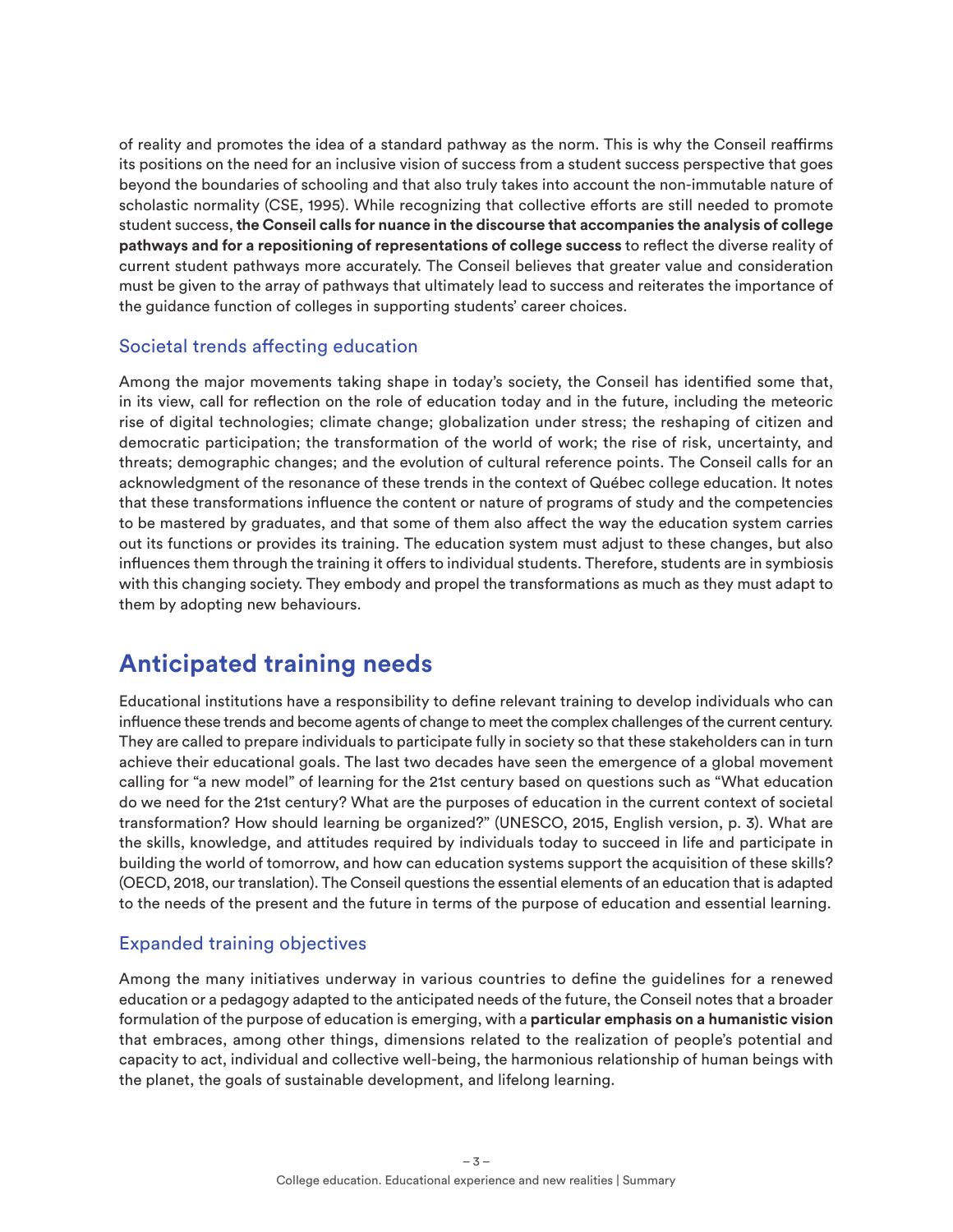This humanistic vision tends to foster "the acquisition of relevant knowledge and the development of competencies in the service of our common humanity ... [and] takes the debate on education beyond its utilitarian role in economic development" (UNESCO, 2015, English version, p. 37). It invites us to think of learning in "an open and flexible" perspective and as a process "that is both lifelong and life-wide: an approach that provides the opportunity for all to realize their potential for a sustainable future and a life of dignity" (UNESCO, 2015, English version, p. 10). This process embraces all aspects of life, since it takes place not only formally, in schools and higher education, but also non-formally and informally, at home, in the community, and in the workplace (OECD, 2019b, p. 4, our translation).

#### 21st century skills

To succeed in the workplace and in modern societies, soft or cross-cutting skills are among the new skill sets that individuals must master (OECD, 2019b). The numerous frameworks for 21st century competencies published by international organizations or specific countries in recent years demonstrate an international interest in this area. Although there is no real consensus on the vocabulary used to designate 21st century competencies, a consensus is emerging on the importance of fostering their development.

Some of the competencies relevant to the future of education (UNESCO, 2020) are reminiscent of skills, abilities, and knowledge already identified in previous work on 21st century competencies, while others appear to be new and stem more from the necessity to respond to pressing needs at the dawn of the 2020s as a result of major trends such as climate change, globalization, and the digital society. Among these, the Conseil identifies digital skills, citizenship and eco-citizenship, intercultural skills related to living together, critical thinking, complex problem solving, creativity, communication, media literacy, teamwork and collaboration, and human and social skills. The key challenge is to ensure that these competencies are effectively integrated into teaching and learning, but not as add-ons that can overload the programs of study. The Conseil advocates the formal integration of these competencies into programs of study and **invites concerted reflection on the definition of a comprehensive exit profile for college students.**

#### General culture and interdisciplinarity

General knowledge and interdisciplinary knowledge are also considered essential elements for education in the context of our present and future society.

In a digital society, one of the fundamental roles of educational institutions, as social institutions, is to preserve access to education for all, including access to culture and knowledge. The Conseil considers it essential that education lead to the development of a **solid general culture** with the objective of access to knowledge, but also of educating enlightened and open citizens who are called upon to solve complex problems that require the mobilization of vast knowledge. The Conseil considers that general culture is not limited to an accumulation of knowledge in distinct domains, but that it is the interconnection of these domains and the perspective that general culture gives to knowledge that provides its full richness. At the college level, the Conseil believes that culture is inherent in the foundation of the disciplines in addition to being the hallmark of general education. While recognizing the essential contribution of general education, **the Conseil therefore tends to favour a contribution by all disciplines to the development of this culture** from the perspective of a program approach and the shared responsibility of all components of the programs of study.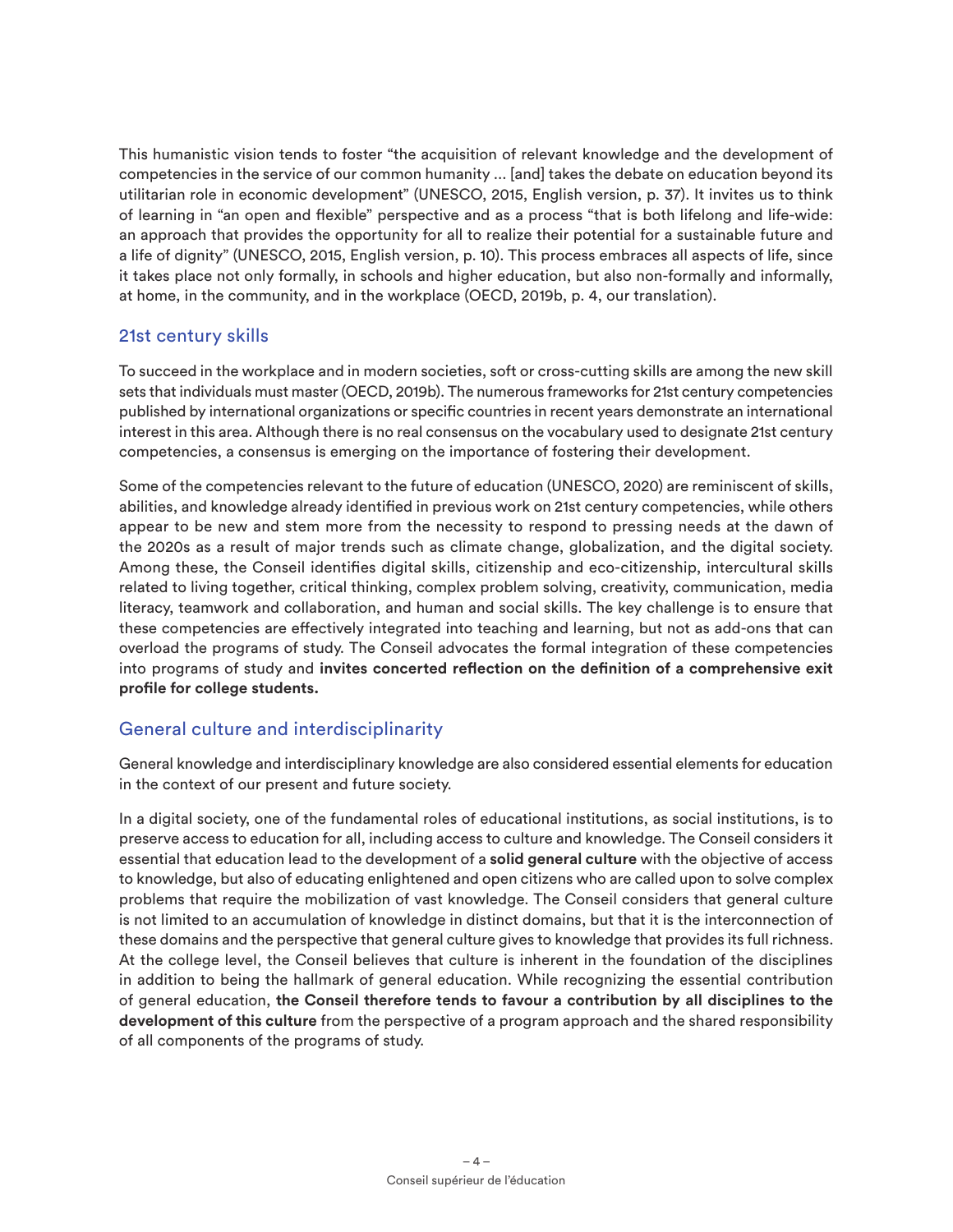General knowledge is also seen as a foundation to support the development of so-called 21st century skills. In addition to this solid knowledge base, individuals need tools to interpret, manage, and connect knowledge. According to Singer, "it is first necessary to establish links between the elements of knowledge forming a 'raw material' [...], developed in separate disciplines, in order to access the relevant (interdisciplinary) knowledge needed to identify and solve problems" (2020, p. 218, our translation). The call for interconnections between knowledge and its use in solving complex problems is therefore also linked to a need for **interdisciplinary** training. While some advocate a radical transformation of educational systems to achieve this, the Conseil takes a more nuanced and gradualist approach. Without breaking down the disciplinary structures that prevail in the organization of education, **the Conseil calls for an openness to decompartmentalization so as to introduce and experiment with interdisciplinary learning opportunities that allow individuals to develop complex thinking**. The multidimensional problems that people will have to address in the future transcend disciplinary boundaries, and the education system must be "imbued with multidisciplinary thinking and study to solve global problems" (Jain, 2020, p. 32, our translation).

# **Flexibility in training: a potential to be optimized**

The Conseil sheds light on the concept of flexibility in training and learning and on the practices associated with it in higher education with a view to identifying the adjustments that could be made in this regard at the college level. It believes that the interest in flexibility in training goes beyond the fad that can be attributed to it and is part of a societal movement marked, among other things, by the diversity of the expectations and needs of the student population, by the synergies between the multiple learning sites, and by the rapid evolution of digital technology. In addition, at a time of "unprecedented disruption" in economies caused by the COVID-19 crisis and the anticipated lasting impacts (The International Commission on the Futures of Education, English version, p.3), educational institutions need to be supported in this direction and structured through collaboration to identify flexible options for future training.

In considering this notion, the Conseil notes that flexibility can be operationalized through approaches at different levels of intervention: a targeted approach at the course level, an organizational approach at the program level, and a comprehensive approach that integrates the various dimensions of flexibility.

| <b>TARGETED APPROACH</b>                                                                                                                                                        | <b>ORGANIZATIONAL APPROACH</b>                                                                                                                            | <b>COMPREHENSIVE</b>                                                                            |
|---------------------------------------------------------------------------------------------------------------------------------------------------------------------------------|-----------------------------------------------------------------------------------------------------------------------------------------------------------|-------------------------------------------------------------------------------------------------|
| (COURSE)                                                                                                                                                                        | (PROGRAM OF STUDY)                                                                                                                                        | <b>APPROACH</b>                                                                                 |
| • Moment<br>• Content<br>• Admission requirements<br>• Pedagogical approaches<br>• Delivery mode<br>• Assessment of learning<br>• Resources and support<br>• Learning objective | • Study plan<br>• Pace of study<br>• Combined learning<br>• Collaborations with other learning sites<br>• Program of study<br>• Administrative procedures | Empower students by<br>offering them choices about<br>how, what, when, and where<br>they learn. |

Source:The Conseil inspired by the Higher Education Academy (2015), by Paquelin (2017a, 2017b), Unger and Zaussinger (2018) and Li and Wong (2018).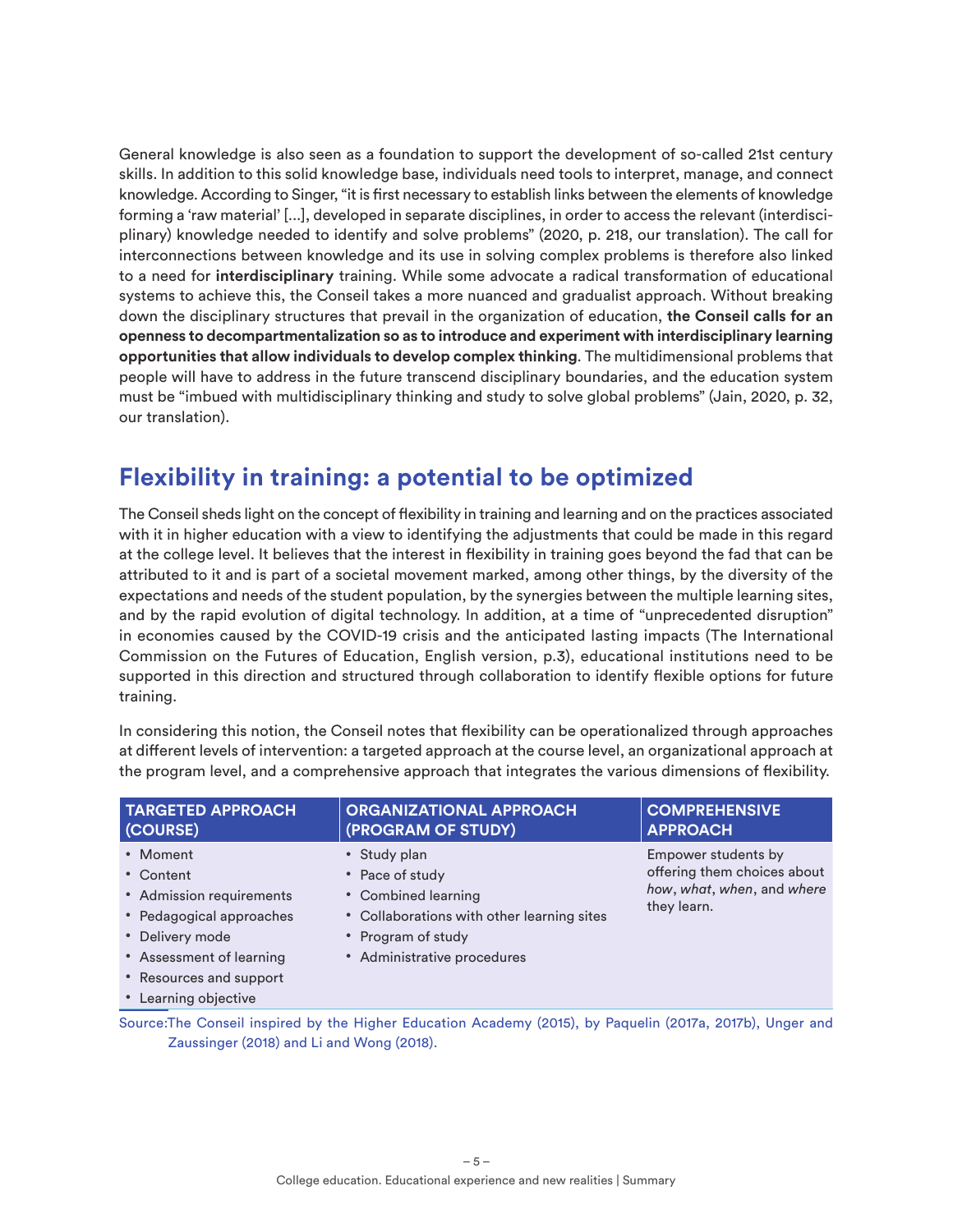At the college level, the Conseil believes that the introduction of flexibility does not involve a complete break with the current education model. Rather, it advocates a gradualist approach that integrates different flexibility options for learners, while ensuring that they are guided and supported in making decisions about the choices available to them. While flexibility has many advantages, particularly in terms of better adapting to the realities and needs of students and providing pathways to higher education for those who are employed (Martin, 2020), there are still many challenges to be overcome in order to ensure its introduction, including the level of autonomy required for students to have a say in important decisions regarding their learning process; the lack of information and guidance for students regarding the multiple study options available; the overload that flexibility places on institutions to manage all the options available; the lack of guidance on practices associated with flexible learning; and the limiting vision of flexibility associated with the use of technology.

Nevertheless, the movement toward flexibility is already underway, and the Conseil proposes that future actions go beyond the idea of simple adaptation and reactivity to external pressures. Rather, it would like to see a proactive and creative approach to anticipating the adjustments that need to be made to the education process to ensure that it is in line with the needs expressed in today's society and the realities of learners.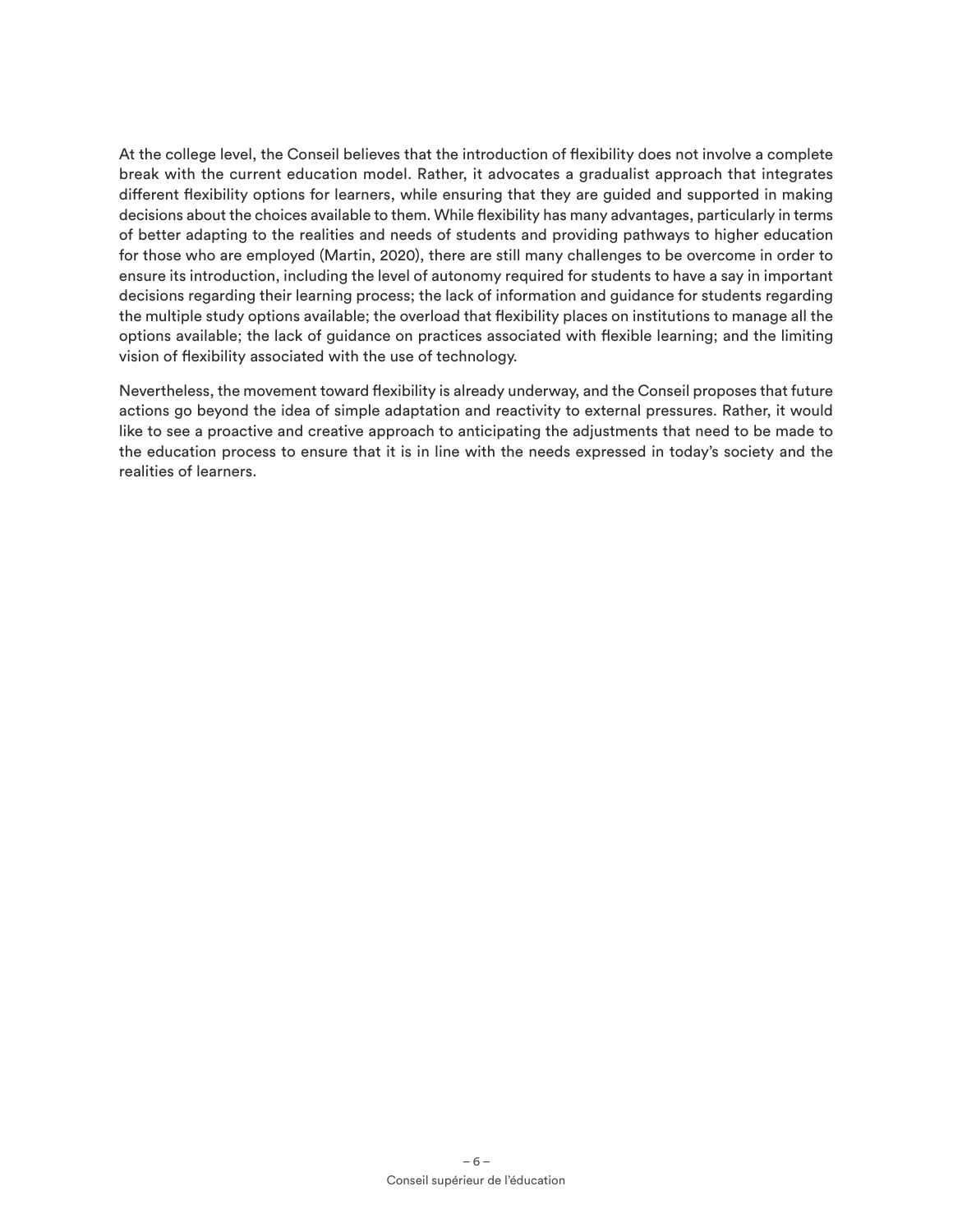#### **Student perspective1**

The three components of the student consultation address training objectives, learning deemed essential, and interest in flexible education and training. The results show a strong need for the development of broad 21st century skills related to the understanding of societal issues, as well as a more nuanced

*«An education that promotes the development of the individual through self-reliance by encouraging each person to undertake projects and adopt a healthy life balance.»*

interest in educational flexibility options.

The most important **educational goals identified** by the students surveyed, among those offered to them, were diploma and qualification related: *getting a diploma, improving my skills to get a better job*, and *acquiring specialized knowledge in a field*. The next most important comprised personal development and career orientation: *developing myself as a person and my potential* and *finding my career path*.

With respect to the **competencies deemed necessary**, the students consulted felt in general that it was important to develop the competencies presented to them. Hence, they are sensitive to dominant societal movements and want the training to prepare them to understand and deal with these major trends: mental health issues in the

*«[...] allow for the acquisition of general knowledge that is paramount to the development of civic responsibility and citizenship education while also enabling the development of critical thinking, good interaction skills, living together, and teamwork.»*

population, social inequalities, climate change and sustainable development, and the cultural diversity of populations. In order to play an active and responsible role in society and the world of work, they also express a greater need for the development of 21st century skills related to autonomy, critical thinking, openness to intercultural differences, and communication. Among the basic skills, they prioritize the development of second language skills.

*«Provide intense courses and offer diverse complementary activities for the students' all-round development, including non-academic skills such as communication, time management and investing. »*

With regard to **educational flexibility**, the results show that a large majority of respondents prefer to organize their educational pathway according to the terms and conditions generally in effect, whether concerning course schedules, school calendar, pace of their training, or learning sites and methods. However, more than half of the survey participants were interested in learning sites and teaching methods that take advantage of professional environments (internships, work-based learning, co-op learning, etc.). Also, about half of the respondents

showed interest in blended learning, while distance learning, whether synchronous or asynchronous, received less interest.

1 Details on the consultation process, the sample of respondents, and the survey results are provided in the documents included with this position paper.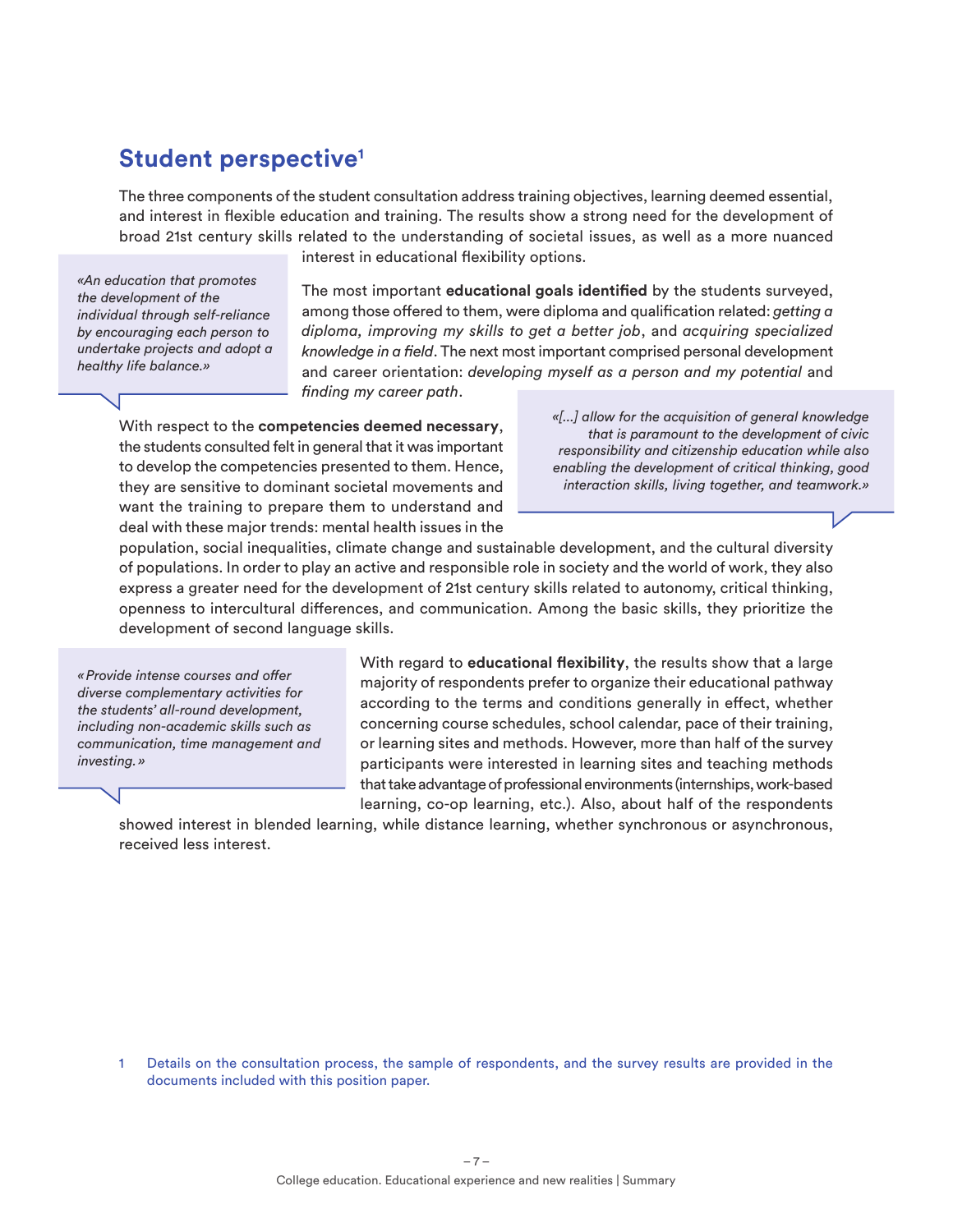*«A flexible, student-oriented learning experience with combination learning (in-class and synchronous). »*

 Approximately one-third or more of respondents also expressed interest in flexible pathways with respect to the following options: *doing a part-time summer session in my program; taking intensive courses during the session and extending the length of my training beyond the expected time frame*; and *choosing an accelerated or intensive pathway*.

In addition, more than half of the respondents showed a strong interest in flexible options for the organization of training content, including *taking more complementary courses for my program-specific training; customizing my training program to my interests and aspirations* (without enrolling in a specific program); *having complementary courses available for all general education disciplines*; and *taking courses on themes and issues that involve multiple disciplines*.

*"Training that allows you to explore other programs to see if the program you end up in is the one that really suits you."*

*«I'd like to choose how long I want to take to complete my program and to break up my classes over multiple sessions in a more personalized way.»*

There were differences in interest in certain flexibility options depending on the training sector. Finally, the particular context related to the COVID-19 pandemic and the educational conditions that prevailed at the time the questionnaire was submitted to students call for caution in interpreting the results.

#### **Elements of the administrative and regulatory framework in a state of flux**

While the Conseil recognizes the gains in coherence that have been made, particularly through the introduction of the program approach, it notes that programs of study have become increasingly rigid and standardized over time, reducing the scope for student choice. Specialization profiles and pathways allow students to pursue an education more suited to their preferences and are of particular interest to those with a more specific career choice. However, the area of exploration and the possibilities are limited for students in the process of defining their education project. The Conseil wishes to reiterate the importance of the guidance function of college education.

Thus, the broad and open training of individuals, as reflected in the aim of the program, common competencies of College Education, and overall program of study goals, would benefit from being more systematically addressed in teaching and learning. For example, linking common competencies to objectives and standards across the programs would help to stimulate their development, which is currently based on educational intentions alone. The same applies to the strengthening of general culture and interdisciplinarity, which should be supported by the systematic integration of objectives in the programs of study and by taking advantage of the program approach.

In addition, the Conseil proposes to enhance the college training model with flexibility options for learners and to build on collaborations with different learning sites and among the colleges themselves. As long as the obligations set out in the *College Education Regulations* (CER, RREC in french) are respected, the colleges have some latitude for local adaptations with respect to pedagogy. Taking into account the guidelines set out in the collective agreements for teaching staff, the colleges also have some flexibility in arranging the academic calendar and course schedules and in defining the terms of training. **The Conseil encourages colleges to use these areas of flexibility to address the varied and changing realities of the student population**. In this regard, the Conseil believes that certain administrative and regulatory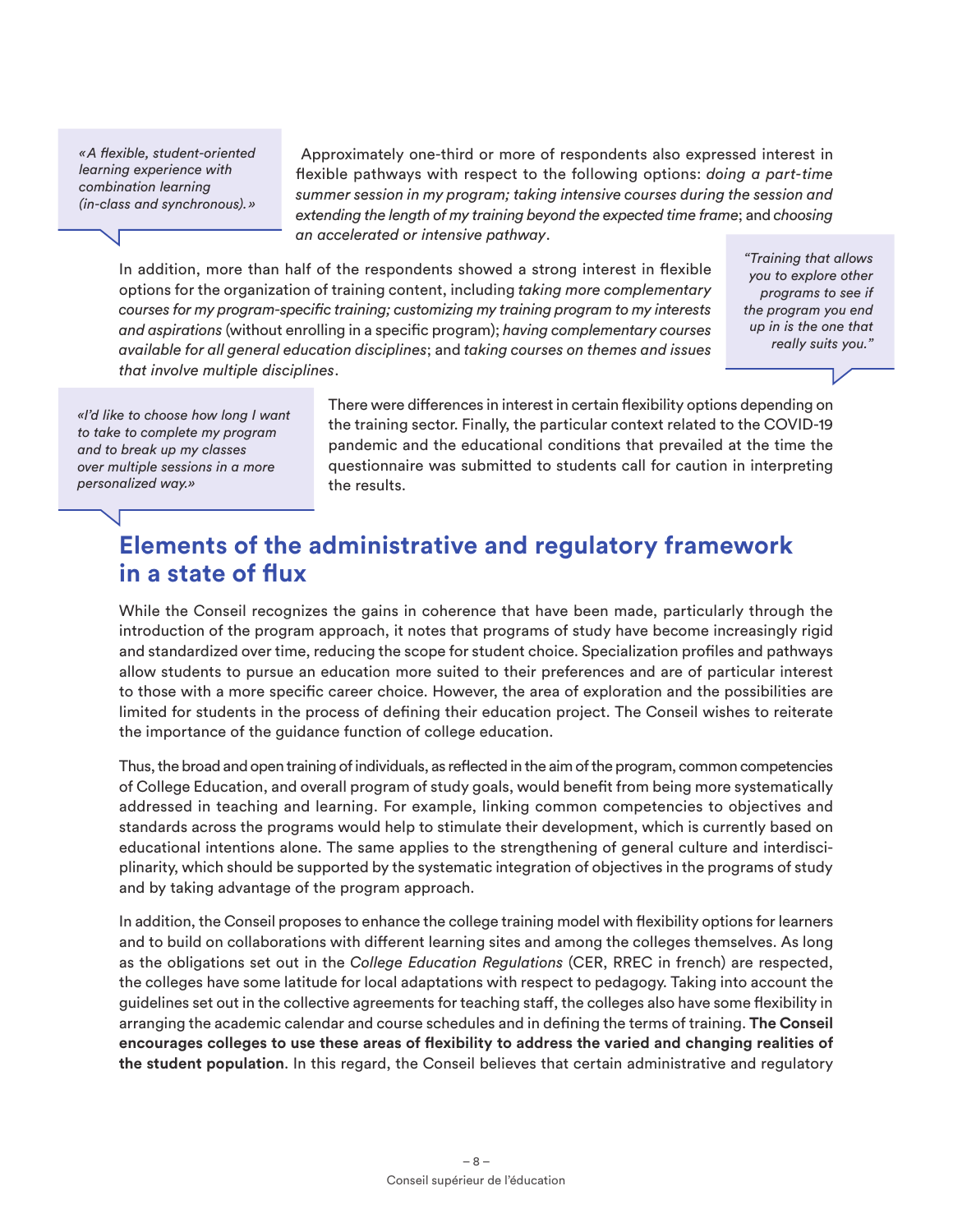provisions regarding the organization of studies pose obstacles to the smooth flow of students in a perspective of student success. This is the case, for example, with the date set for dropping courses without penalty, the framework for the type of school attendance, and the management of complementary course offerings.

#### **Colleges looking for the essentials of a forward-looking education**

The Conseil notes that opportunities to enhance the student experience outside the formal program of study framework and initiatives that take advantage of diverse learning venues are being implemented by institutions at the organizational level or in collaborations between colleges. Recognition of student involvement; an entrepreneurship support network; a network of homework assistance and science awareness centres; bilingual pathways; virtual classrooms for the entire CEGEP student population; the institution's commitment to the community; closer ties with the scientific research community; and enriched study programs – these are just a few examples of initiatives taken by the colleges within the guidelines defined by the regulatory framework and which illustrate the dynamism of the college network in its concerted efforts to meet current and future training needs. The Conseil encourages this synergy between institutions in order to offer flexible education options and to optimize the rollout of training, and it maintains that financial support from the Ministère de l'Enseignement supérieur would be likely to stimulate practices in this regard. The Conseil believes that increased networking between colleges and the sharing of expertise are key elements of the future vision for dynamic training, with diversified opportunities adapted to student realities.

The colleges' strategic plans also reflect how these institutions intend to respond to various perceived changes in their environment and identify the key concerns that drive and orient their actions in the short and medium term. The Conseil's analysis shows that the colleges are proactive in several areas that must be taken into account in designing present and future training and that they are alert to the major societal trends that influence training. They also demonstrate a willingness to support the development of 21st century skills and to strengthen the program of study approach as well as general education. The Conseil believes that the colleges are aware of the essential elements of forward-looking education, although their strategic plans only tentatively reflect a commitment to educational flexibility. However, this sensitivity does not guarantee that intentions will be translated into action. Beyond the obvious intentions, questions remain about how to respond concretely to the new needs within the current college structure. For this reason, systemic action at the management or departmental leadership level would be required to support these institutional intentions.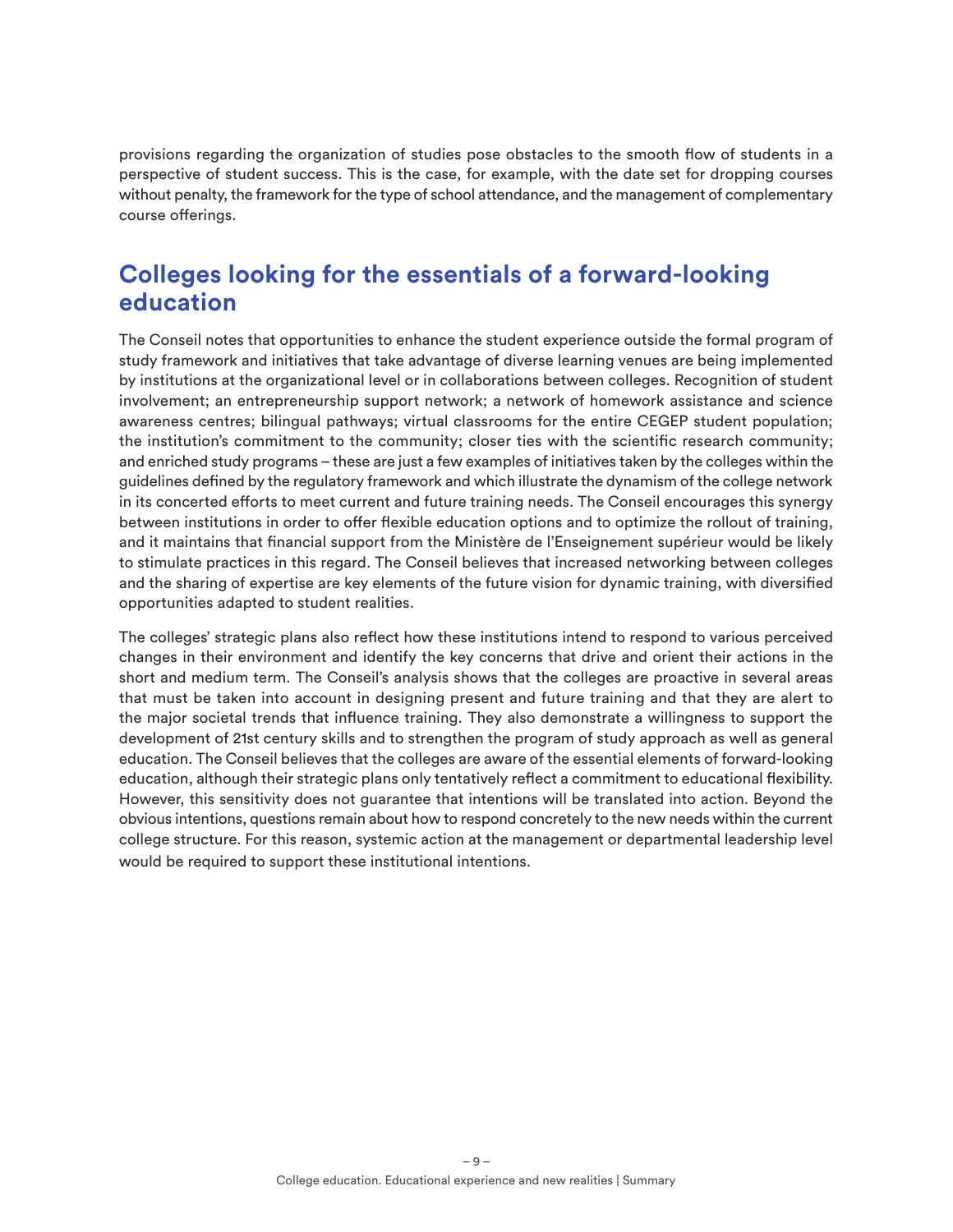# **Guidelines and recommendations**

| <b>Guideline 1:</b>                                     | Update representations of student pathways and college success                                                                                                                                                                                                                                                                                                    |  |
|---------------------------------------------------------|-------------------------------------------------------------------------------------------------------------------------------------------------------------------------------------------------------------------------------------------------------------------------------------------------------------------------------------------------------------------|--|
| <b>RELEVANT</b><br><b>STAKEHOLDERS</b>                  | <b>RECOMMENDATIONS</b>                                                                                                                                                                                                                                                                                                                                            |  |
| <b>Minister of Higher Education</b>                     | Value and endorse a vision of student success that goes beyond the<br>1.<br>concept of academic success within a prescribed time frame and<br>that takes into account the phenomenon of longer periods of study,<br>by considering various and complementary indicators to assess the<br>situation of success at the college level in support of decision-making. |  |
| <b>Minister of Higher Education</b>                     | Ensure sufficient availability of professional resources in the colleges and<br>2.<br>strengthen their role in order to offer sustained support to students in the<br>definition and success of their education project.                                                                                                                                          |  |
| <b>Minister of Higher Education</b>                     | Review the regulatory framework in order to allow part-time studies<br>3.<br>in regular education without requiring additional tuition fees and by<br>reconsidering all the conditions associated with this study status.                                                                                                                                         |  |
| <b>Minister of Higher Education</b>                     | Extend the deadline for course withdrawal set by administrative<br>4.<br>agreements, while ensuring that students are supported in the successful<br>completion of their education project.                                                                                                                                                                       |  |
| <b>Minister of Higher Education</b>                     | Support the transfer of research knowledge to the community in order to<br>5.<br>encourage its reinvestment in practice, particularly in the areas of student<br>success, student conditions, and student pathways.                                                                                                                                               |  |
| <b>Minister of Higher Education</b><br>and the colleges | 6. Examine departmental provisions and organizational practices that<br>contribute to the lengthening of student pathways and identify barriers<br>that could be removed to promote greater fluidity of pathways, particularly<br>with respect to compliance with specific admission requirements,<br>course sequences, and prerequisites.                        |  |
| <b>Universities</b>                                     | Diversify the conditions of admission to programs of study in order to<br>7.<br>value and recognize, beyond academic results and in a perspective of<br>student success, the competencies acquired outside the formal framework<br>of these programs, whether through student or civic engagement.                                                                |  |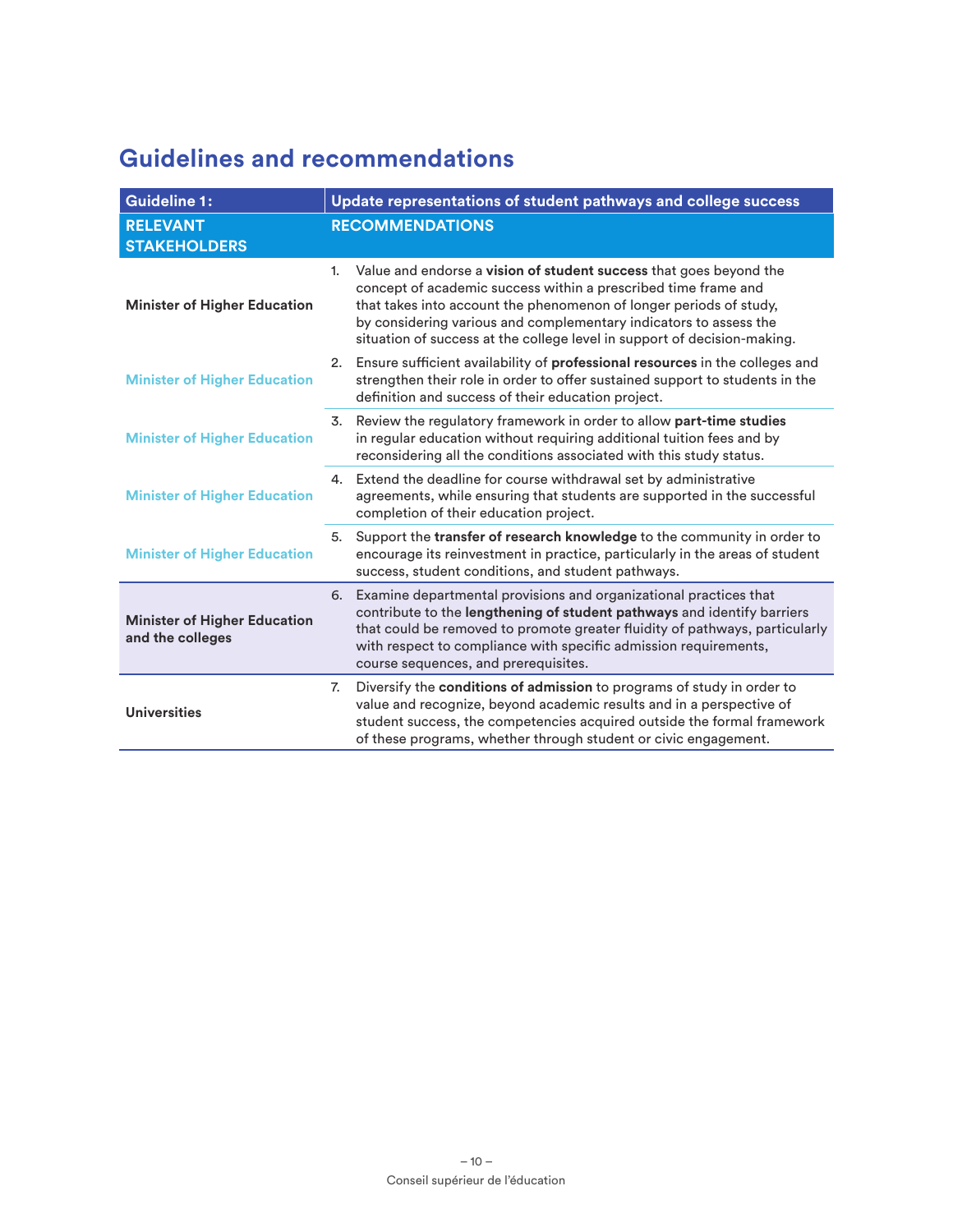| <b>Guideline 2</b>                                      | Meet the needs of society and individuals through relevant and<br>sustainable learning                                                                                                                                                                                                                                                                                                            |  |
|---------------------------------------------------------|---------------------------------------------------------------------------------------------------------------------------------------------------------------------------------------------------------------------------------------------------------------------------------------------------------------------------------------------------------------------------------------------------|--|
| <b>RELEVANT</b><br><b>STAKEHOLDERS</b>                  | <b>RECOMMENDATIONS</b>                                                                                                                                                                                                                                                                                                                                                                            |  |
| <b>Minister of Higher Education</b>                     | 8. Set up a working committee to define an <b>overall exit profile</b> for college<br>students that includes the shared competencies deemed essential,<br>to clarify the contribution of the various training components to the<br>development of these competencies, and to ensure that the student<br>population appropriates this exit profile and that it is implemented by<br>college staff. |  |
| <b>Minister of Higher Education</b>                     | 9. Review ministerial program of study development and review processes<br>$\mathsf{to}$ :                                                                                                                                                                                                                                                                                                        |  |
|                                                         | Match the updated common competencies with objectives and standards<br>٠<br>that ensure their teaching and assessment.                                                                                                                                                                                                                                                                            |  |
|                                                         | Strengthen the integration of elements of general culture in the<br>objectives and standards of programs of study, in addition to the<br>objectives of general education.                                                                                                                                                                                                                         |  |
|                                                         | • Facilitate the integration of interdisciplinary skills into programs of study<br>to build bridges between disciplines.                                                                                                                                                                                                                                                                          |  |
|                                                         | Build flexibility into the writing of program of study competencies so that<br>٠<br>colleges can reflect a changing world.                                                                                                                                                                                                                                                                        |  |
|                                                         | Ensure that programs are part of a true lifelong learning perspective, i.e.,<br>$\bullet$<br>that they include continuing education and lifelong learning objectives.                                                                                                                                                                                                                             |  |
| <b>Minister of Higher Education</b><br>and the colleges | 10. Ensure the training and development of teaching staff and provide<br>financial support, in a lifelong learning perspective, for the development<br>of skills adapted to new training needs, to promote the mastery of<br>common competencies and the acquisition of a general culture among<br>students, as well as for the implementation of interdisciplinary learning<br>activities.       |  |
| <b>Colleges</b>                                         | 11. Promote consultation and mobilization around the integration of common<br>competencies, the enrichment of general culture, and the practice<br>of interdisciplinarity in the programs of study, for example during the<br>evaluation and updating of programs.                                                                                                                                |  |
| <b>Guideline 3</b>                                      | Increase options for training flexibility at different levels<br>of intervention                                                                                                                                                                                                                                                                                                                  |  |
| <b>RELEVANT</b><br><b>STAKEHOLDERS</b>                  | <b>RECOMMENDATIONS</b>                                                                                                                                                                                                                                                                                                                                                                            |  |
| <b>Minister of Higher Education</b>                     | 12. Provide financial support to colleges for the integration of flexibility<br>options into their programs of study with a view to student success and<br>the diversity of student pathways.                                                                                                                                                                                                     |  |
| <b>Minister of Higher Education</b>                     | 13. Review the guidelines for complementary general education in order to<br>broaden the range and number of complementary courses offered to<br>students beyond the current six areas of study, for example by taking<br>advantage of program-specific courses and by increasing the space given<br>to interdisciplinary thematic courses.                                                       |  |
| <b>Colleges</b>                                         | 14. Implement program of study flexibility options across institutions and<br>increase collaboration among institutions to define a range of such<br>options.                                                                                                                                                                                                                                     |  |
| <b>Colleges</b>                                         | 15. Support teaching staff in the appropriation and application of pedagogical<br>methods related to flexible learning.                                                                                                                                                                                                                                                                           |  |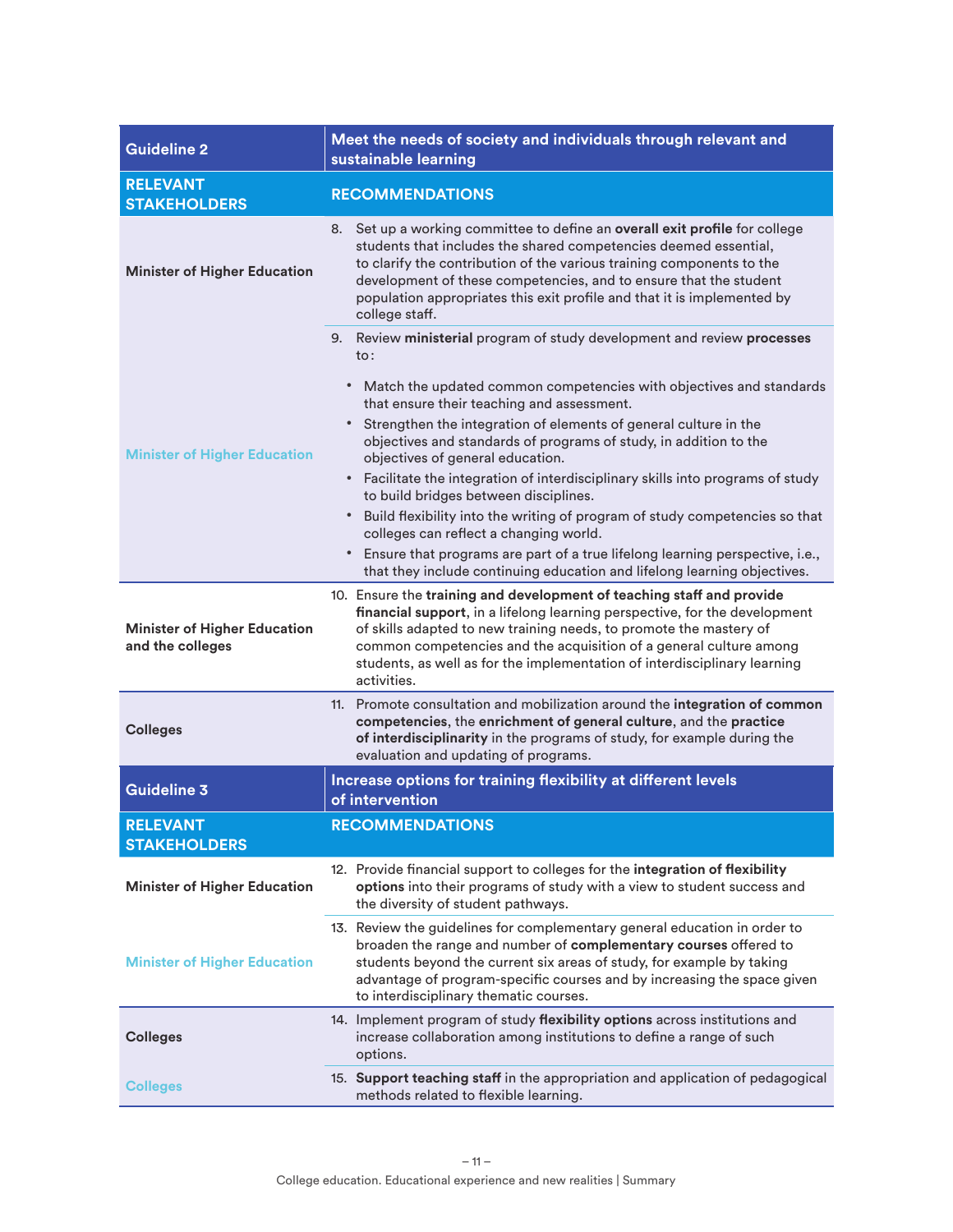| <b>Guideline 4</b>                                                      | Optimize the rollout of college training                                                                                                                                                                                                                                                                                                                                                                                                                    |  |
|-------------------------------------------------------------------------|-------------------------------------------------------------------------------------------------------------------------------------------------------------------------------------------------------------------------------------------------------------------------------------------------------------------------------------------------------------------------------------------------------------------------------------------------------------|--|
| <b>RELEVANT</b>                                                         | <b>RECOMMENDATIONS</b>                                                                                                                                                                                                                                                                                                                                                                                                                                      |  |
| <b>STAKEHOLDERS</b>                                                     |                                                                                                                                                                                                                                                                                                                                                                                                                                                             |  |
| <b>Minister of Higher Education</b>                                     | 16. Support collaborations between colleges and workplaces for the<br>development of competencies in authentic situations, both at the technical<br>and pre-university levels, and put in place the conditions for workplaces to<br>participate effectively in competency development.                                                                                                                                                                      |  |
| <b>Minister of Higher Education</b>                                     | 17. Authorize and support the college system in developing mechanisms<br>for the recognition of acquired competencies, so as to expand the<br>possibilities for such recognition to regular education, for example,<br>through complementary general education, particularly for students<br>coming from secondary schools, and so as to recognize the competencies<br>acquired through extracurricular activities.                                         |  |
| <b>Minister of Higher Education</b>                                     | 18. Support the implementation of new initiatives in the college network<br>aimed at synergy between colleges and between these institutions and<br>vocational training centres and universities in order to optimize the rollout<br>of college training and the continuity of student pathways.                                                                                                                                                            |  |
|                                                                         | Guide and support students in the development of the autonomy                                                                                                                                                                                                                                                                                                                                                                                               |  |
| <b>Guideline 5</b>                                                      | necessary to take responsibility for the definition and success of<br>their education project                                                                                                                                                                                                                                                                                                                                                               |  |
| <b>RELEVANT</b>                                                         | <b>RECOMMENDATIONS</b>                                                                                                                                                                                                                                                                                                                                                                                                                                      |  |
| <b>STAKEHOLDERS</b>                                                     |                                                                                                                                                                                                                                                                                                                                                                                                                                                             |  |
| <b>College students</b>                                                 | 19. Assume full responsibility for the success of their education project, in<br>particular by becoming informed about the possibilities of their pathway;<br>by making use of resources to support their progress and success;<br>by getting involved in extracurricular activities inside or outside the<br>college; and by engaging in a learning process with a view to academic<br>success.                                                            |  |
| <b>College communities</b>                                              | 20. Broaden students' decision-making about scholastic plans and make<br>them aware of the effects of their decisions on their own journey,<br>on the educational institution and, more broadly, on the education system<br>and on society.                                                                                                                                                                                                                 |  |
| <b>College communities</b>                                              | 21. Ensure that all those involved with students assume the shared<br>responsibility of informing and supporting them in the definition and<br>success of their education project, with the aim of enabling them to<br>become autonomous in their studies and to make informed decisions about<br>the options available to them throughout their lives.                                                                                                     |  |
| <b>Minister of Education and</b><br><b>Minister of Higher Education</b> | 22. Support and encourage initiatives to intensify collaboration between<br>secondary and college educational institutions with a view to guiding and<br>supporting students in the development of their autonomy with respect to<br>their education project and increasing their awareness of higher education,<br>for example, by reinforcing the content of academic and vocational<br>guidance in connection with the post-secondary education project. |  |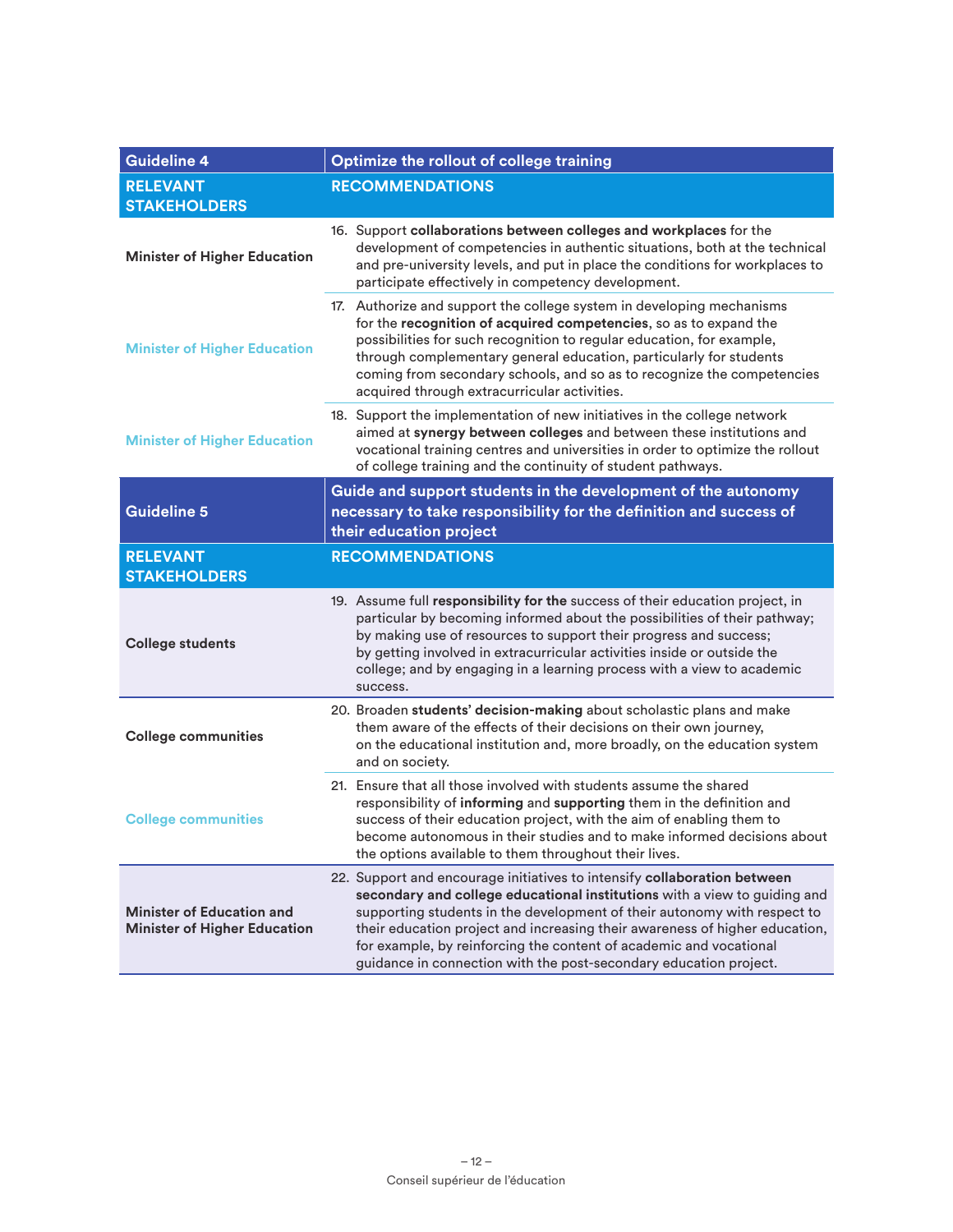# **Conclusion2**

With the publication of this brief, the Conseil wishes to stimulate a broad and forward-looking reflection and to lay the groundwork for a promising vision of college education. The accelerated and profound transformations of society and the changing realities of students prompt us to take an interest in the training required to ensure that individuals develop the skills needed to participate in today's and tomorrow's society, and to imagine new ways for educational institutions to organize and offer training. Rethinking the educational experience at the college level and ensuring that it takes shape through innovative actions are collective responsibilities. They cannot be based on isolated initiatives alone; they require the mobilization of all the players involved, as well as systemic interventions to offer a relevant, rich, and stimulating educational experience.

<sup>2</sup> At the conclusion of its work, the Conseil reviewed the Action Plan for Success in Higher Education 2021-2026, published by the Ministère de l'Enseignement supérieur in September 2021 (Québec, 2021). The Conseil notes that the ministerial action plan includes measures that are in line with a number of the recommendations made in this position paper. It supports the willingness of ministerial authorities to act on shared concerns and invites the Minister to draw inspiration from the Conseil's position paper for the implementation of the measures in the Action Plan.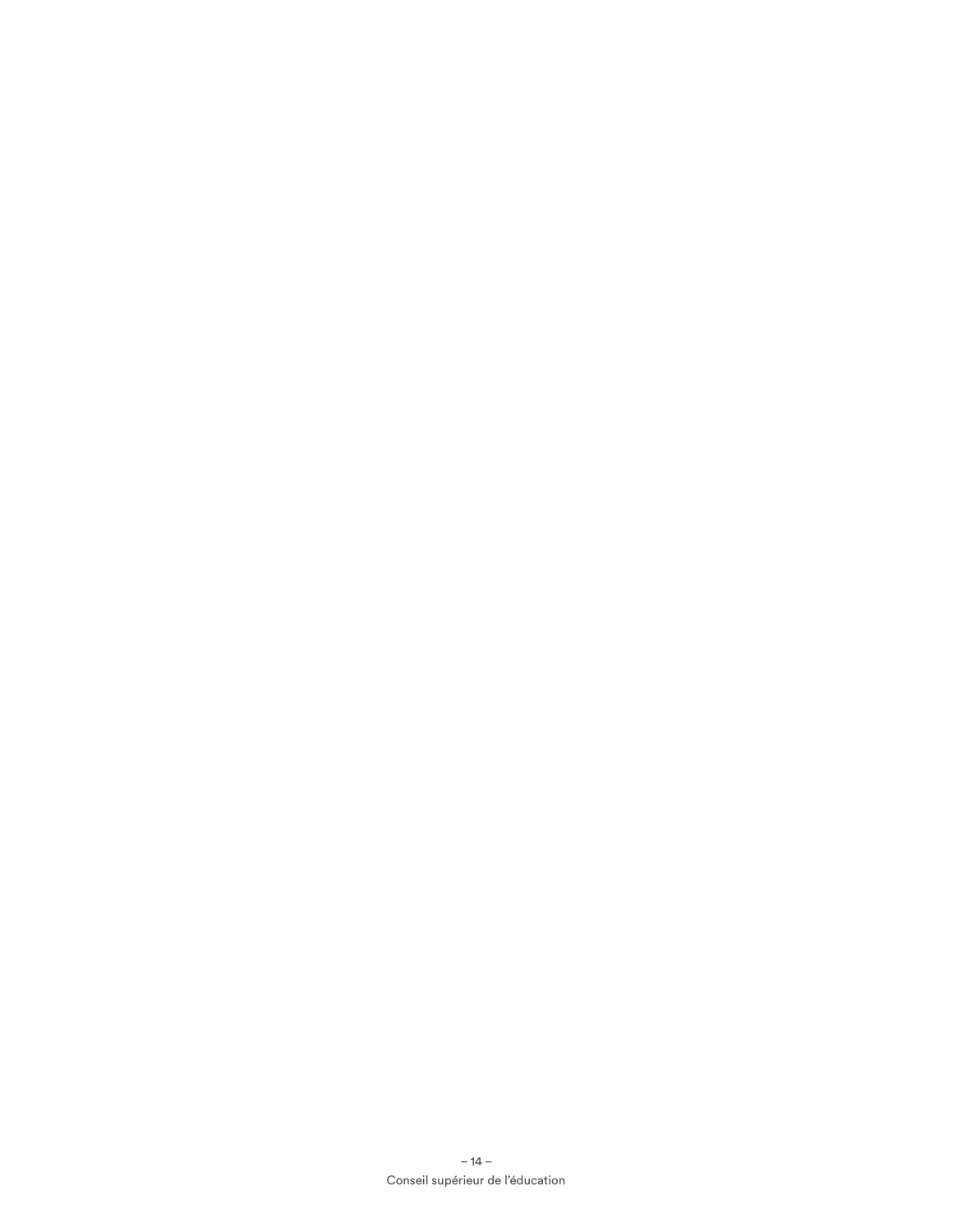### **Bibliography**

Commission internationale sur Les futurs de l'éducation (2020). *L'éducation dans un monde post-Covid: neuf idées pour l'action publique*, Paris, UNESCO, 24 p., referenced August 3, 2021, [https ://unesdoc.](https://unesdoc.unesco.org/ark:/48223/pf0000373717_fre) [unesco.org/ark :/48223/pf0000373717\\_fre](https://unesdoc.unesco.org/ark:/48223/pf0000373717_fre).

Conseil supérieur de l'éducation (1995). *Des conditions de réussite au collégial: réflexion à partir de points de vue étudiants*, Sainte-Foy, Le Conseil, 118 p., referenced August, [https ://www.cse.gouv.qc.ca/](https://www.cse.gouv.qc.ca/publications/conditions-de-reussite-collegial-points-de-vue-etudiants-50-0405/) [publications/conditions-de-reussite-collegial-points-de-vue-etudiants-50-0405/](https://www.cse.gouv.qc.ca/publications/conditions-de-reussite-collegial-points-de-vue-etudiants-50-0405/).

Higher Education Academy (2015). *Framework for Flexible Learning in Higher Education*, York (Great Britain), The Academy, 4 p., referenced August 4, 2021, https://www.heacademy.ac.uk/system/files/ [downloads/flexible-learning-in-HE.pdf.](https://www.heacademy.ac.uk/system/files/downloads/flexible-learning-in-HE.pdf)

Jain, Prem (2020). "Une réforme des systèmes éducatifs axée sur la durabilité", in UNESCO, *Les futurs humanistes de l'apprentissage : perspectives des chaires UNESCO et des réseaux UNITWIN*, Paris, UNESCO, p. 28-32.

Li, Kam Cheong and Beryl Yuen Yee Wong (2018). "Revisiting the Definitions and Implementation of Flexible Learning", in Kam Cheong Li, Kin Sun Yuen and Billy Tak Ming Wong (eds.), *Innovations in Open and Flexible Education*, Singapore (Malaysia), Springer, pp. 3-13.

Martin, Michaela (2020). Interview with the author: " L'enseignement supérieur est confronté à des changements majeurs", *Nos dernières actualités (UNESCO)*, March 7, referenced August 5, 2021, [http ://](http://www.iiep.unesco.org/fr/entretien-avec-lauteure-lenseignement-superieur-est-confronte-des-changements-majeurs-13353) [www.iiep.unesco.org/fr/entretien-avec-lauteure-lenseignement-superieur-est-confronte-des-change](http://www.iiep.unesco.org/fr/entretien-avec-lauteure-lenseignement-superieur-est-confronte-des-changements-majeurs-13353)[ments-majeurs-13353](http://www.iiep.unesco.org/fr/entretien-avec-lauteure-lenseignement-superieur-est-confronte-des-changements-majeurs-13353).

Organisation de coopération et de développement économiques (2019a). *Les grandes mutations qui transforment l'éducation 2019*, Paris, OCDE, 108 p., referenced August 5, 2021, [https ://www.oecd-ilibrary.](https://www.oecd-ilibrary.org/fr/education/les-grandes-mutations-qui-transforment-l-education-2019_trends_edu-2019-fr) [org/fr/education/les-grandes-mutations-qui-transforment-l-education-2019\\_trends\\_edu-2019-fr.](https://www.oecd-ilibrary.org/fr/education/les-grandes-mutations-qui-transforment-l-education-2019_trends_edu-2019-fr)

Organisation de coopération et de développement économiques (2019b). *Stratégie 2019 de l'OCDE sur les compétences : des compétences pour construire un avenir meilleur*, Paris, OCDE, 257 p.

Organisation de coopération et de développement économiques (2018). *Le futur de l'éducation et des compétences : projet Éducation 2030 de l'OCDE*, Paris, OCDE, 24 p., referenced December 18, 2021, [https ://www.oecd.org/education/OECD-Education-2030-Position-Paper\\_francais.pdf.](https://www.oecd.org/education/OECD-Education-2030-Position-Paper_francais.pdf)

Paquelin, Didier (2017a). *Flexibilisation: principes et actions*, Les carnets de la chaire, Québec, Université Laval, Chaire de leadership en pédagogie de l'enseignement supérieur, 15 p., referenced August 5, 2021, [https ://www.enseigner.ulaval.ca/sites/default/files/01-flexibilisation\\_mai\\_2017.pdf.](https://www.enseigner.ulaval.ca/sites/default/files/01-flexibilisation_mai_2017.pdf)

Paquelin, Didier (2017b). "La flexibilisation comme reconnaissance de l'altérité" in *Colloque Questions de Pédagogie pour l'Enseignement Supérieur* (June 2017, France), referenced August 5, [https ://www.](https://www.innovation-pedagogique.fr/article5053.html) [innovation-pedagogique.fr/article5053.html](https://www.innovation-pedagogique.fr/article5053.html).

Québec (2021). *Plan d'action pour la réussite en enseignement supérieur 2021-2026*, Québec, Ministère de l'Enseignement supérieur, 84 p., referenced October 21, 2021, https://cdn-contenu.quebec.ca/ [cdn-contenu/adm/min/education/publications-adm/enseignement-superieur/plan-action\\_reussite-ens-sup.](https://cdn-contenu.quebec.ca/cdn-contenu/adm/min/education/publications-adm/enseignement-superieur/plan-action_reussite-ens-sup.pdf?1631554079) [pdf?1631554079.](https://cdn-contenu.quebec.ca/cdn-contenu/adm/min/education/publications-adm/enseignement-superieur/plan-action_reussite-ens-sup.pdf?1631554079)

Singer, Slavica (2020). "La polymathie, le chaînon manquant pour un meilleur accès aux savoirs pertinents", in UNESCO, *Les futurs humanistes de l'apprentissage: perspectives des chaires UNESCO et des réseaux UNITWIN*, Paris, UNESCO, p. 217-221.

UNESCO (2020). *Les futurs humanistes de l'apprentissage : perspectives des chaires UNESCO et des réseaux UNITWIN*, Paris, UNESCO, 237 p., referenced August 3, 2021, [https ://unesdoc.unesco.org/](https://unesdoc.unesco.org/ark:/48223/pf0000372578) [ark :/48223/pf0000372578.](https://unesdoc.unesco.org/ark:/48223/pf0000372578)

UNESCO (2015). *Repenser l'éducation: vers un bien commun mondial?*, Paris, UNESCO, 95 p., referenced December 31, 2021, [https://chiche-snt.fr/wp-content/uploads/sites/2/2021/01/repenserEduUnesco.pdf.](https://chiche-snt.fr/wp-content/uploads/sites/2/2021/01/repenserEduUnesco.pdf)

Unger, Martin et Sarah Zaussinger (2018). "Background Paper" in *The New Student: Flexible Learning Paths and Future Learning Environments* (September 20-21, 2018, University of Applied Sciences for Management & Communication, Vienna), Vienne (Austria), Institute for Advanced Studies.